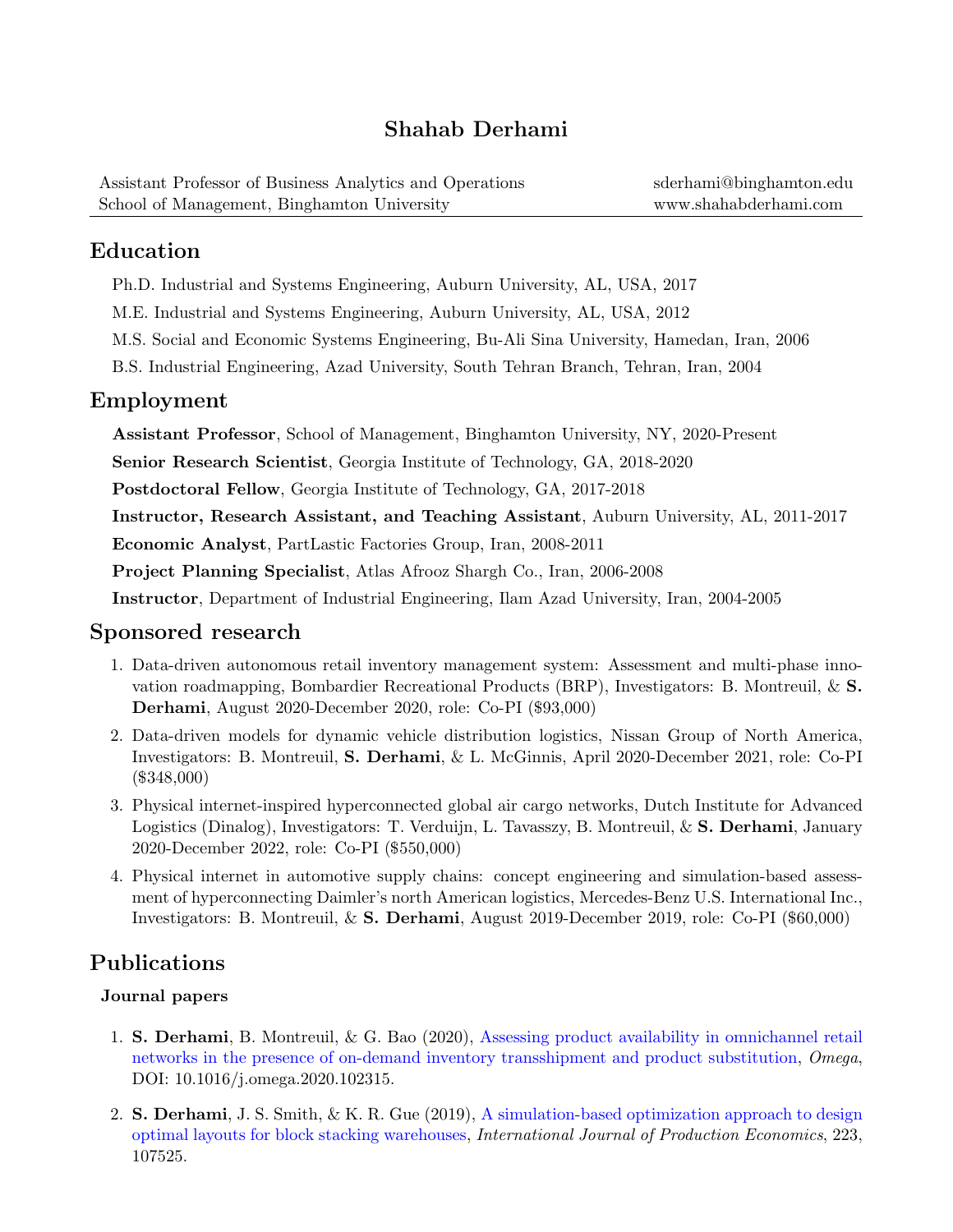- 3. S. Derhami, J. S. Smith, & K. R. Gue (2019), [Space-efficient layouts for block stacking warehouses,](https://doi.org/10.1080/24725854.2018.1539280) IISE Transactions, 51(9), 957-971.
- 4. S. Derhami, J. S. Smith, & K. R. Gue (2017), [Optimising space utilisation in block stacking](https://doi.org/10.1080/00207543.2016.1154216) [warehouses,](https://doi.org/10.1080/00207543.2016.1154216) International Journal of Production Research, 55(21), 6436-6452.
- 5. S. Derhami, & A. E. Smith (2017), [An integer programming approach for fuzzy rule-based clas](https://doi.org/10.1016/j.ejor.2016.06.065)[sification systems,](https://doi.org/10.1016/j.ejor.2016.06.065) European Journal of Operational Research, 256(3), 924-934.
- 6. S. Derhami, & A. E. Smith (2016), [A technical note on the paper "hGA: Hybrid genetic algorithm](https://doi.org/10.1016/j.asoc.2015.10.016) [in fuzzy rule-based classification systems for high-dimensional problems",](https://doi.org/10.1016/j.asoc.2015.10.016) Applied Soft Computing, 41, 91-93.

#### Refereed conference proceedings

- 1. J. Yim, S. Derhami, & B. Montreuil  $(2019)$ , [Optimizing high-value product availability in hyper](https://www.pi.events/sites/default/files/IPIC2019%20-%20processing%20paper%20poster-%20publication_FL%20v190902.03.pdf)[connected retail networks,](https://www.pi.events/sites/default/files/IPIC2019%20-%20processing%20paper%20poster-%20publication_FL%20v190902.03.pdf) in 6th International Physical Internet Conference, 168-179.
- 2. B. Montreuil, S. Buckley, L. Faugére, R. Khir, & S. Derhami (2018), [Urban parcel logistics hub and](https://digitalcommons.georgiasouthern.edu/cgi/viewcontent.cgi?article=1026&context=pmhr_2018) [network design: The impact of modularity and hyperconnectivity,](https://digitalcommons.georgiasouthern.edu/cgi/viewcontent.cgi?article=1026&context=pmhr_2018) Progress in Material Handling Research.
- 3. S. Derhami, J. S. Smith, & K. R. Gue (2016), [A Simulation model to evaluate the layout for block](https://digitalcommons.georgiasouthern.edu/cgi/viewcontent.cgi?article=1008&context=pmhr_2016) [stacking warehouses,](https://digitalcommons.georgiasouthern.edu/cgi/viewcontent.cgi?article=1008&context=pmhr_2016) Progress in Material Handling Research.
- 4. S. Derhami, & A. E. Smith (2014), [Iterative mixed integer programming model for fuzzy rule-based](https://doi.org/10.1109/FUZZ-IEEE.2014.6891822) [classification systems,](https://doi.org/10.1109/FUZZ-IEEE.2014.6891822) IEEE International Conference on Fuzzy Systems (FUZZ-IEEE), 2079-2084.

### Teaching experience

#### Instructor

- Binghamton University, NY (Fall 2020-Spring 2021) SCM 460- Business Intelegence and Analytics SCM 575- Data Mining and Business Intelegence (MBA)
- Auburn University, AL (Fall 2015) Stochastic Operations Research
- Business Trading University, Mashhad, Iran (2007) Operations Management, Production Management
- Azad University, Ilam, Iran (2004-2005) Inventory Management, Facility Design, Production Planning, Computer Programming in IE

#### Teaching assistant

Auburn University, AL (2011-2016): Operations Planning and Control, Stochastic Operation Research, Simulation (graduate), Probability and Statistics I, Simulation Modeling and Analysis, Deterministic Operations Research

### Honors and awards

- Funding supports to attend the Material Handling Teachers Institute and Future Faculty Symposium, the College Industry Council on Material Handling Education (CICMHE), 2015 and 2017
- Finalist in the INFORMS data mining best student paper for the paper "An integer programming approach for fuzzy rule-based classification systems", 2016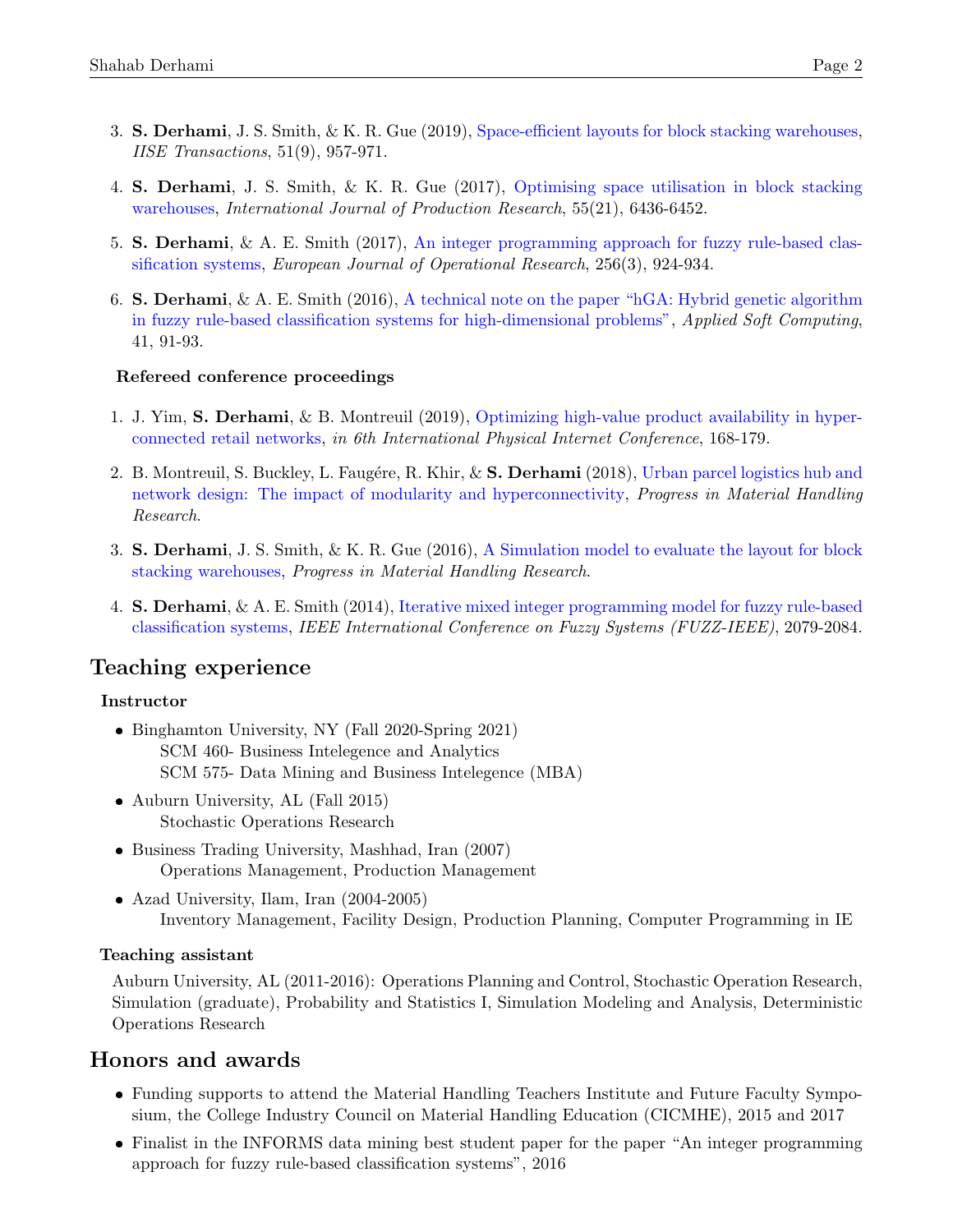- Honorable award for the poster "A novel optimization approach for data mining: a medical diagnosis case", Graduate Engineering Research Showcase, Auburn University, AL, 2015 (\$1,000)
- Conveyor and Sortation Systems Honor Scholarship, the Material Handling Education Foundation, Inc., 2015 (\$2,000)
- Departmental award for the poster "Optimizing Space Utilization in Block Stacking Warehouses", Graduate Engineering Research Showcase, Auburn University, AL, 2014 (\$500)
- Storage equipment manufacturers association honor scholarship, the Material Handling Education Foundation, Inc., 2012 (\$3,000)
- Auburn University graduate travel grants to attend three conferences, 2014-2016 (\$2,800)
- Graduate teaching assistantship, Auburn University, AL, 2011-2017
- Graduate teaching assistantship, Bu-Ali Sina University, Hamedan Iran, 2005-2006

# Computer skills

- Programming: Java, Python, MATLAB, Visual Basic, Visual Basic for Application (VBA)
- Optimization and simulation software: CPLEX, Gurobi, AnyLogic, Simio
- Other software: Microsoft Office, Linux, LAT<sub>E</sub>X

### Conference presentations and seminars

- "Inventory planning in interconnected retail networks", INFORMS Annual Meeting, Seattle, WA, 2019
- "A simulation-based approach to estimate demand across retail networks and supply chains of high-value products", IISE Annual Meeting, Orlando, FL, 2018
- "A novel optimization approach for disease diagnosis, poster presentation", 4th Annual Postdoctoral Symposium at Georgia Institute of Technology, Atlanta, GA, 2017
- "Designing space-efficient warehouse layouts", INFORMS Annual Meeting, Houston, TX, 2017
- "An integer programming approach for fuzzy rule-based classification systems", Best data mining student paper competition, INFORMS Annual Meeting, Nashville, TN, 2016
- "Designing layouts for bock stacking warehouses", poster presentation, INFORMS Annual Meeting, Nashville, TN, 2016
- "Optimal design for block stacking warehouses", INFORMS Annual Meeting, Nashville, TN, 2016
- "Optimizing space utilization in block stacking warehouses", INFORMS Annual Meeting, Philadelphia, PA, 2015
- "Operations research in data mining: an application to medical diagnosis", INFORMS Annual Meeting, Philadelphia, PA, 2015
- "Optimizing space utilization in designing block stacking warehouses", IIE Annual Meeting, Nashville, TN, 2015
- "Ant colony optimization for work load smoothing in assembly lines", 6th International Industrial Engineering Conference, Tehran, Iran, 2009
- "Using ant colony algorithm to solve multi objective assembly line balancing problem", 2nd International Operation Research Conference, Babolsar, Iran, 2009
- "Solving fuzzy assembly line balancing problem with ant algorithm", 3rd Joint Congress on Fuzzy and Intelligent Systems, Yazd, Iran, 2009